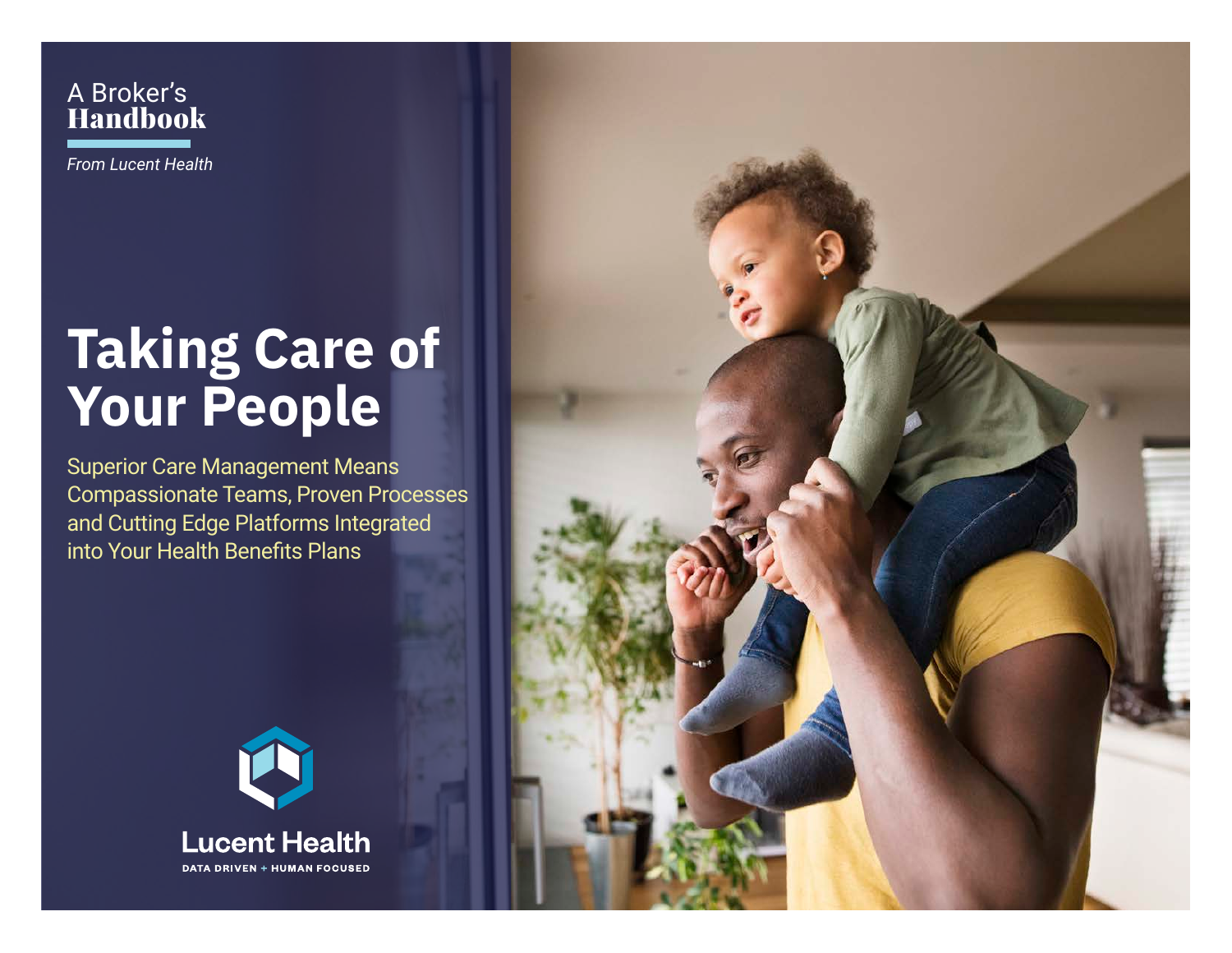## **Superior Care Management**

avigating the healthcare system<br>can be incredibly frustrating for a<br>stakeholders: self-insured emplo<br>health benefits brokers, healthca<br>providers. employees and their families. But can be incredibly frustrating for all stakeholders: self-insured employers, health benefits brokers, healthcare providers, employees and their families. But employees and their families are the most vulnerable in the process—vulnerable when facing health issues, and vulnerable facing the system's complexities around everything from scheduling to billing.

Successful brokers and employers recognize that superior care management is an essential part of a health benefits plan for employees and their families. All parties have a stake in



employees and their families getting more help managing their care and dealing with the complexities of the process.

Healthcare isn't currently an optimal customer experience. If you are suffering from a complex medical condition or have received a serious diagnosis, it can be downright terrifying and overwhelming. A survey from The Commonwealth Fund, *The New York Times* and the Harvard T.H. Chan School of Public Health shows that Americans facing a serious diagnosis suffer from confusion and helplessness (62%), fears of financial ruin (53%) and frustration with their care (61%).

Even if you aren't facing serious illness, the experience of navigating the healthcare process falls short of what patients expect from a consumer experience. The Deloitte 2016 Consumer Priorities in Health Care Survey highlighted what consumers say they now expect in their healthcare interactions, including:

- Greater personalization
- Transparency in network coverage, medical prices and bills
- Convenience
- More engaging digital experiences and capabilities

#### **When Faced With a Serious Diagnosis...**



of Americans suffer from confusion and helplessness.

of Americans fear financial ruin. **53**%



of Americans experience frustration with their care.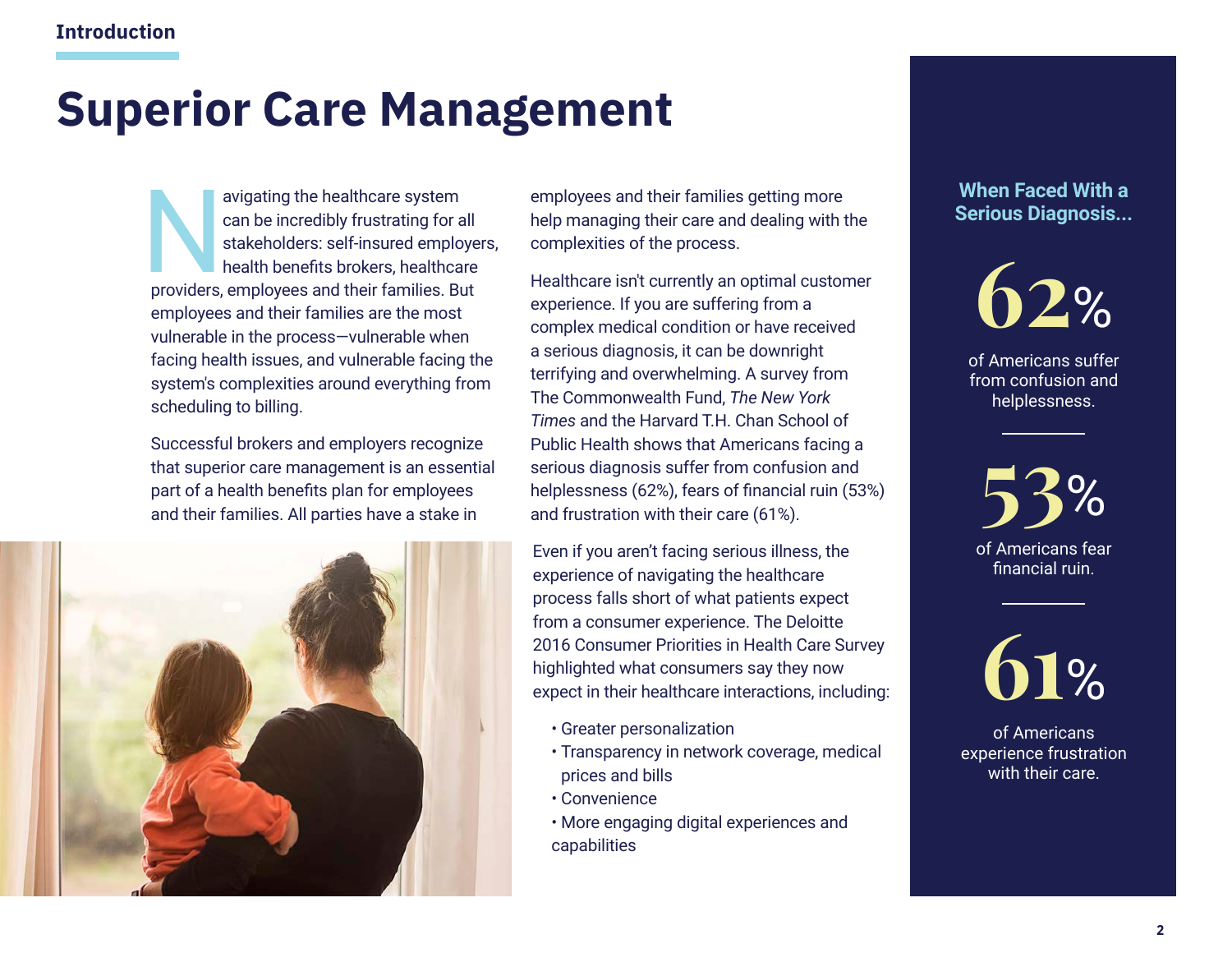## **Superior Care Management** *continued*

"From doctor's appointments to lab visits and even hospitalizations, consumers seek high-quality service tailored to their specific needs from health care providers and administrative staff," Deloitte reported.

Self-insured employers are caught in the middle of this complex healthcare system. Employers care about their employees and their families and want to be sure they are taken care of. Good health benefits are also important to attracting and retaining good employees. But employers, too, can be confused by the available options and cost considerations. Every healthcare solution promises to take care of its people. But what does that mean?

Cost is another important facet to consider. Higher cost doesn't always mean better care. In fact, savvy selfinsured employers know that better care management for employees, particularly those with complex conditions, is at the very heart of achieving savings on their health benefit spend.

Where does that leave you as a broker? What if you could more adequately address what superior care management looks like?

This e-book is designed to help you. We'll analyze the shifting healthcare landscape; provide insights from the perspectives of employers, employees and brokers; and look at current best practices. In the process, we will debunk a couple of prevalent myths and, ultimately, help you, the broker, understand what makes superior care management a necessity for self-insured healthcare benefit solutions.

|   |  |  | . |  |  |  |
|---|--|--|---|--|--|--|
|   |  |  | . |  |  |  |
|   |  |  | . |  |  |  |
|   |  |  | . |  |  |  |
|   |  |  | . |  |  |  |
|   |  |  | . |  |  |  |
|   |  |  | . |  |  |  |
|   |  |  | . |  |  |  |
|   |  |  | . |  |  |  |
|   |  |  | . |  |  |  |
| . |  |  |   |  |  |  |
| . |  |  |   |  |  |  |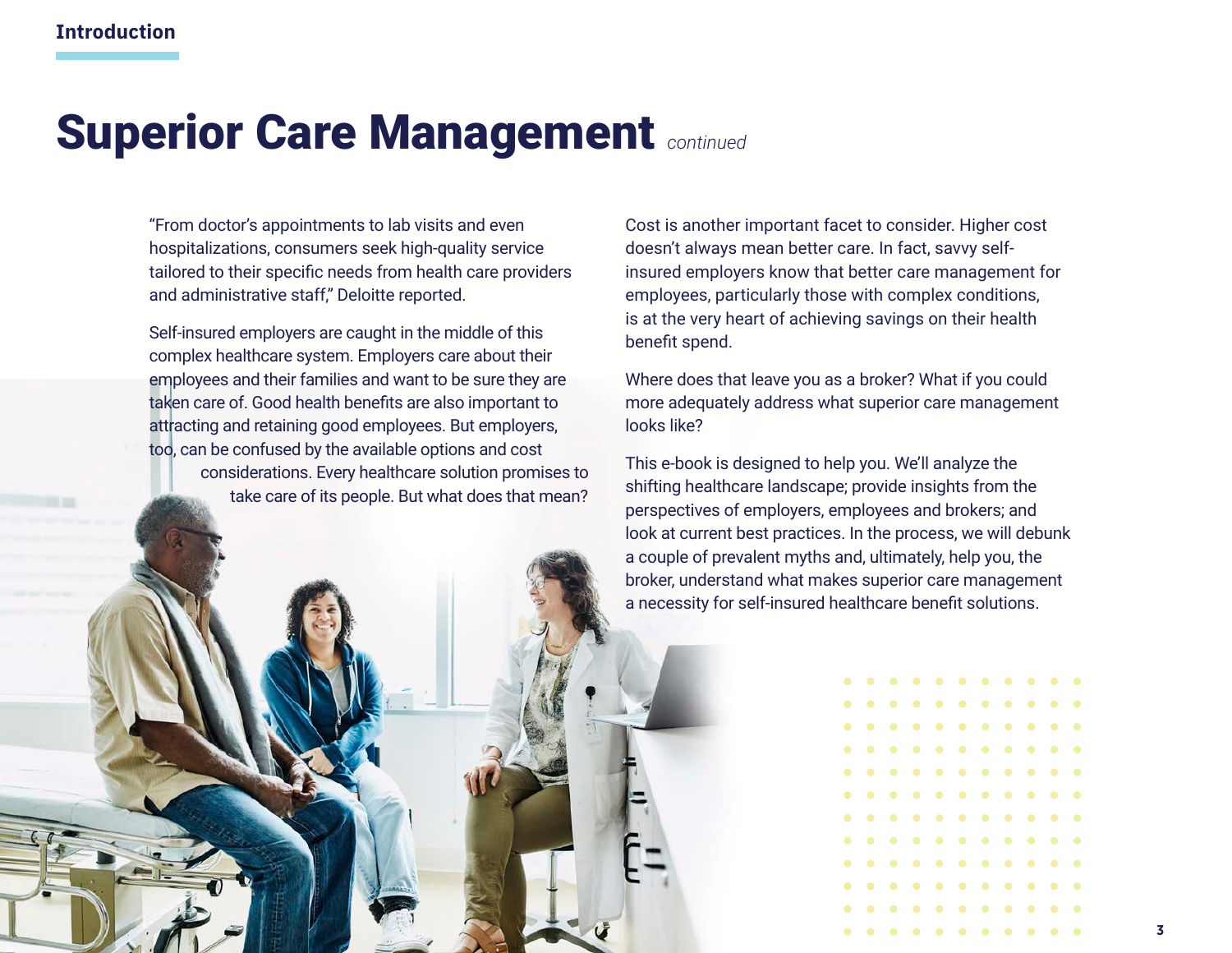## **The Challenge for Brokers**

Employers care about their employees. Their decisions aren't based solely on bottom-line considerations, though those considerations are essential.

Employers want access to custom solutions that will keep their employees healthy and happy and to offer competitive benefits packages that allow them to recruit and retain top employees. And they want to do this all while controlling costs, which have continued to soar industrywide.

What employees want is comprehensive, compassionate, easy-to-understand healthcare with flexible options and transparent pricing. They also want it to be convenient and accessible.

These overlapping sets of desires, which sometimes seem at odds with each other, put significant pressure on benefits brokers, who must prove their value to their employer clients by providing comprehensive, cost-effective health coverage to those companies' employees. The problem is that, on the surface, one care management solution may appear virtually indistinguishable from another.

In this post-COVID-19 environment, the stakes are higher for everyone involved. Business has been disrupted, and the cost of health benefits is a greater concern than ever. Employers' HR needs are stretched by the pandemic, which has brought a flood of questions about how to navigate healthcare journeys―and not just from employees dealing with complex medical conditions. Employees across the board want high-quality healthcare, but they need help making informed, rational decisions about how best to manage their care and that of their families. They are expected to know how to make these crucial life choices.

Amid all these concerns, brokers are finding that they cannot sell something unless it accomplishes two objectives: taking care of people and addressing cost concerns. Fortunately, the idea that better care means higher costs is a myth. The best care management solutions, which are integrated into great health benefits plans hold costs down.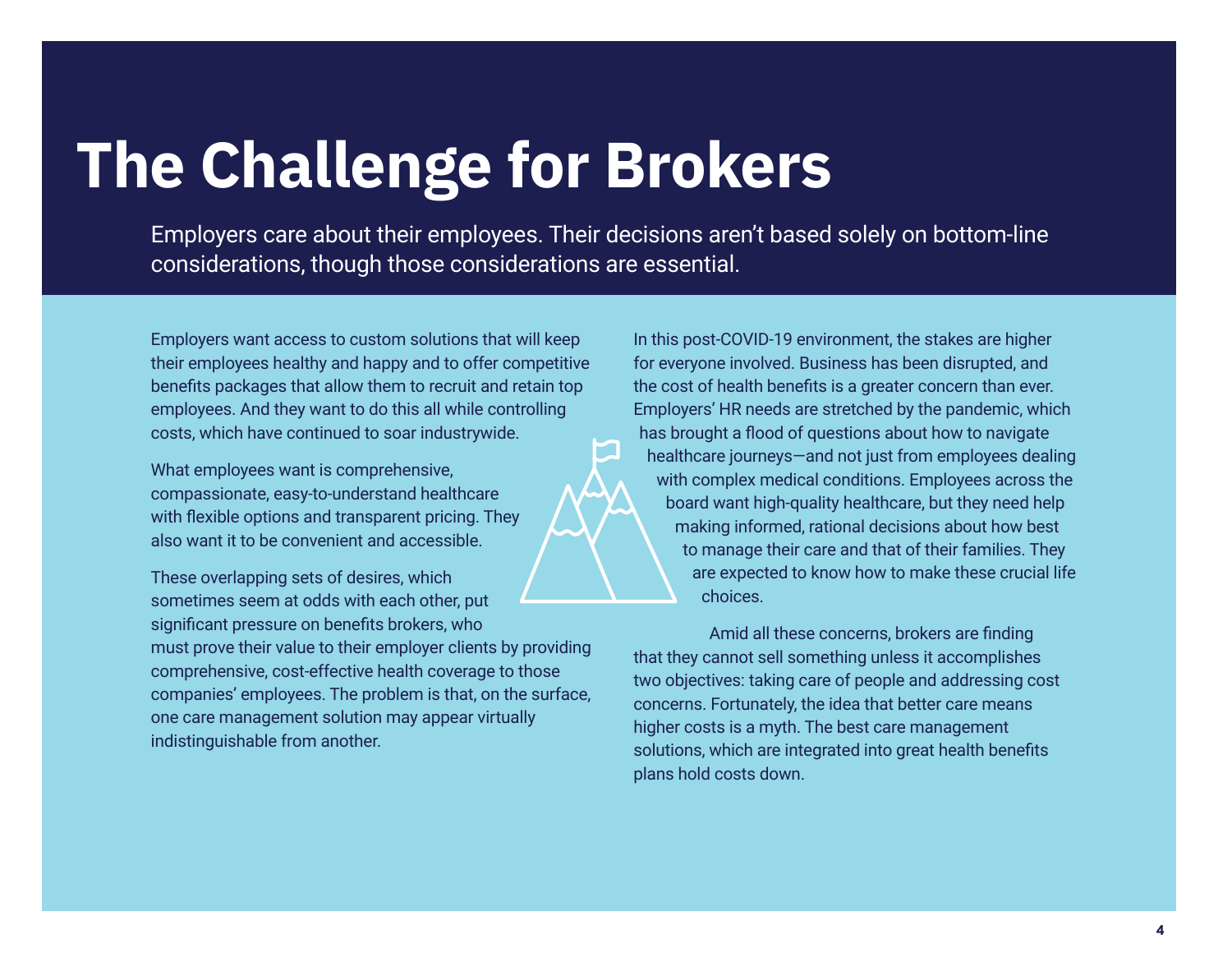## **So, What Does Superior Care Management Look Like?**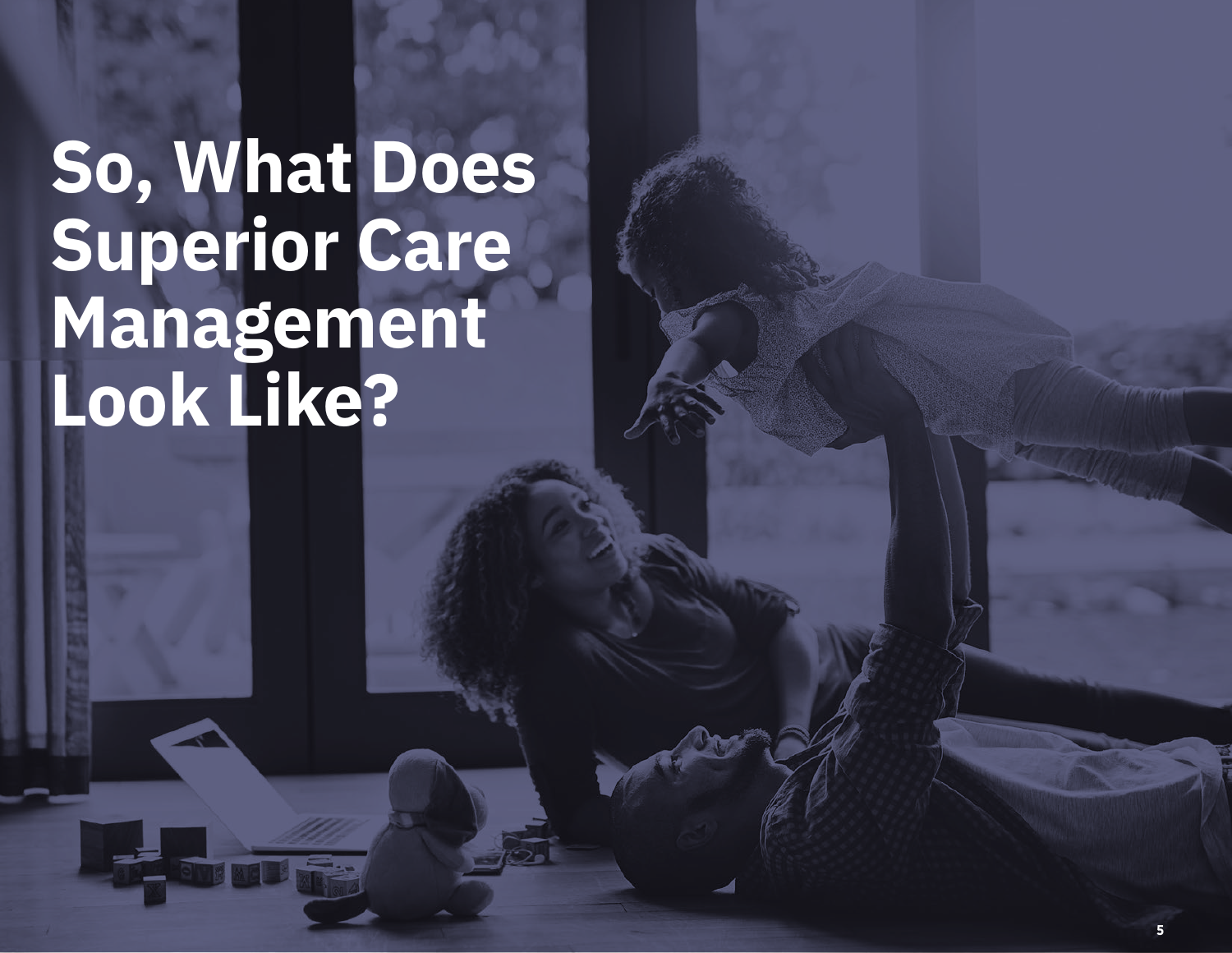## **From the Employee's Perspective**

An employee's healthcare journey, under the best circumstances, touches practically every facet of his or her life: physical, mental, emotional, occupational, financial and even spiritual. Under less-than-ideal circumstances, the consequences can become unbearable. That's why superior care management meets all of an individual's needs, including:

**Trustworthy, compassionate help from experienced people.** Superior care management goes beyond medical expertise; demonstrated caring and compassion help complete the picture.

**A coordinated care plan, with reduced friction of experience.** Coordination of everyone involved in a member's care results in better care while saving time and money, improving the overall experience.

**Accessible information.** Information is easily accessible by the plan member, readily available to clinicians and easily communicated to caregivers.

**Help with all of the tasks and minutiae of the healthcare system.** The more "mundane" functions can often be the most frustrating ones. Patients dealing with health issues should not have to worry about these details.

**Complex care management.** This proactive, high-touch tier of care is designed for those with complex and specialized needs: an employee who has just been diagnosed with cancer or a cardiac issue, for example, or one who is having a baby. It consists of specialized nurses, a care team and a care plan to guide the patient through the entire healthcare



experience.

**Concierge care management.** This tier of care, as compared with complex care management, is more reactive to patient needs. Its member support ranges from responding to a phone call about an aching shoulder or a possible fever to administrative issues such as a billing question.

**High-quality, usable data.** Nightly data analysis allows care teams to respond quickly to diagnoses. For the member, good data means providers don't waste time asking the same questions over and over when a patient calls in for help. They know the patient and his or her health plan, medications, appointments and other information key to providing the appropriate care.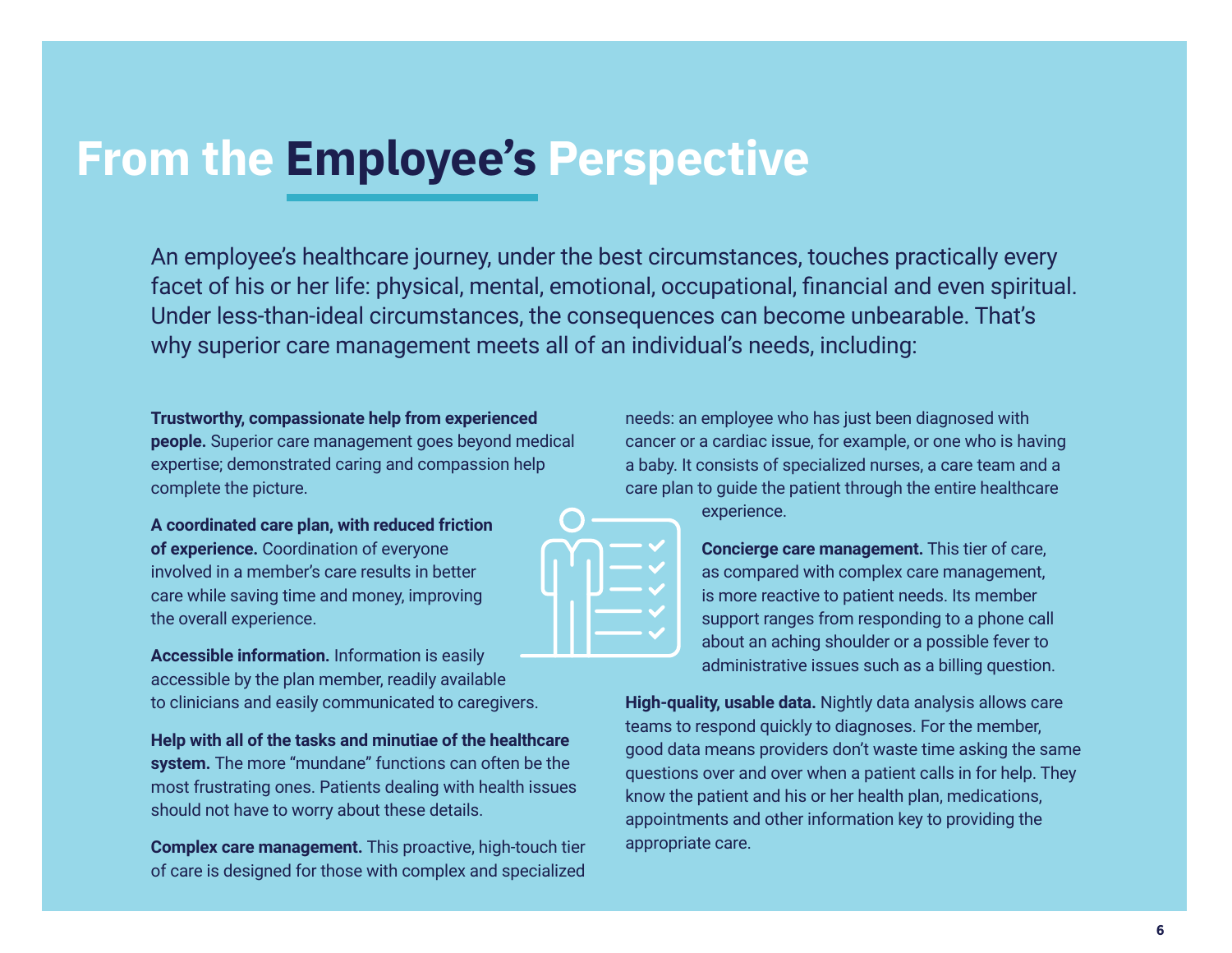## **From the Employer's Perspective**

For the employer, care management is not a luxury. It is as vital to success as any other aspect of a company's operations. Superior care management from this viewpoint means:

**Assurance that employees are being cared for.** Employers want to know that the healthcare needs of employees, their most important asset, are being met.

**Special attention to the most complex needs.** Life is rarely simple. Employees get seriously ill and injured and pregnant, and such circumstances call for specialized care from qualified and caring professionals.

**Helping employees become better healthcare consumers.** Informed employees make better decisions, which ultimately benefits their employer.

**Ensuring cost controls, while delivering superior care management.** Employees and employers can rest easy when they know that these dual goals are not mutually exclusive but rather complementary.

**Visibility into delivery of care, and ongoing costs versus budget.** Healthcare costs can be a huge unknown variable at budget time. Visibility means knowledge, an indispensable tool.

> **High-quality, usable data.** Self-insured employers, who are the ones paying the claims, can use up-to-date, accurate data to better meet their employees' needs.

**Care management as a key component of an integrated solution.** With superior care

management, all the pieces fit together into one healthy picture.

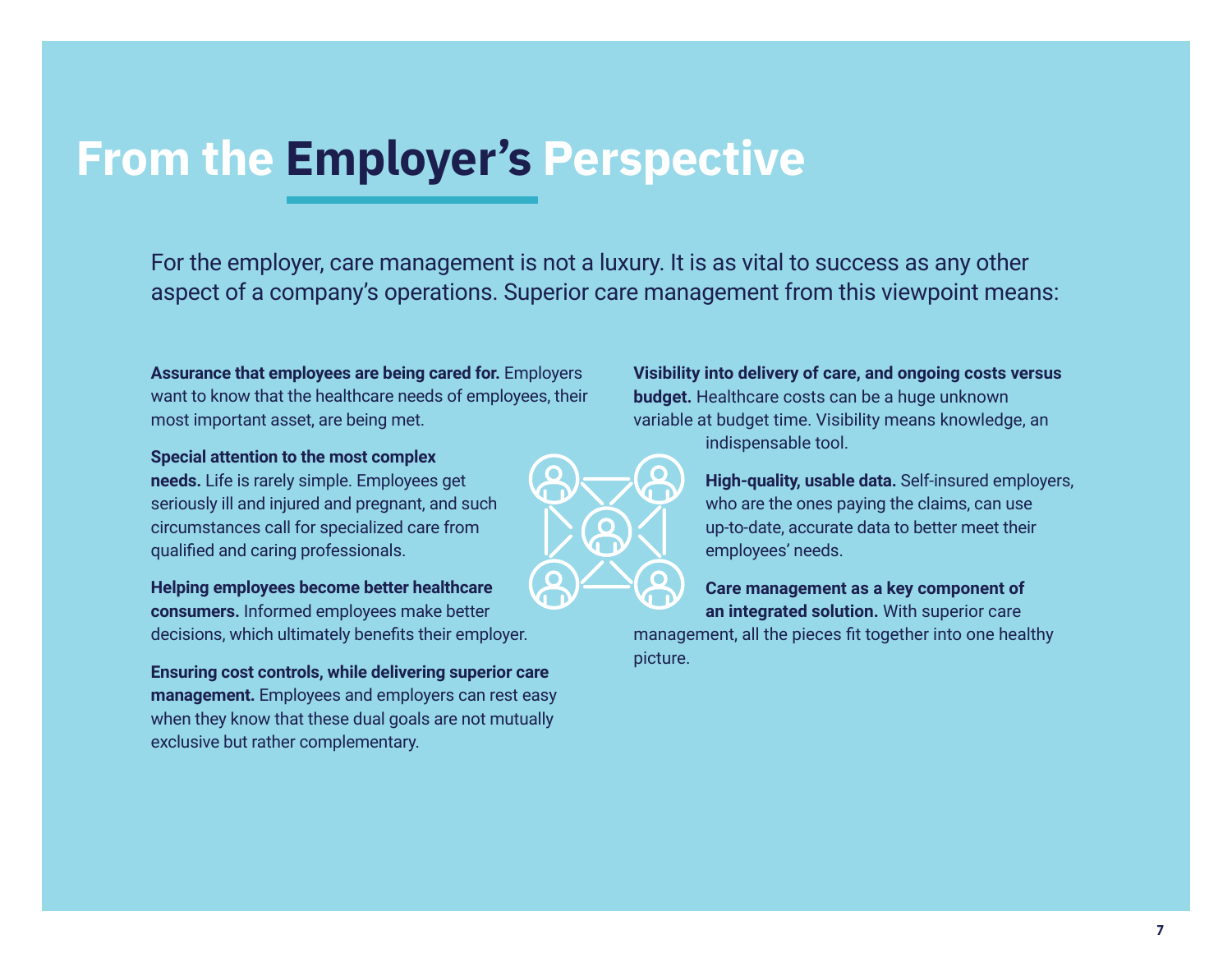## **From the Broker's Perspective**

The broker, who bears the burden of offering a solution that will satisfy the needs of both the employer and the employee, must be educated in order to provide:

**Clarity around what superior care management looks like.** Clarity translates into confidence that the broker can easily convey to customers (and potential ones).

**The people, process and platform to address real needs.** When competent, caring professionals are connected with an efficient process through a responsive, real-time platform, the result is a solution that the broker feels good about providing.

**An understanding of why care management helps drive sustained savings.** Patient-centric care management―proactive, data driven and human focused―eliminates waste and saves money.

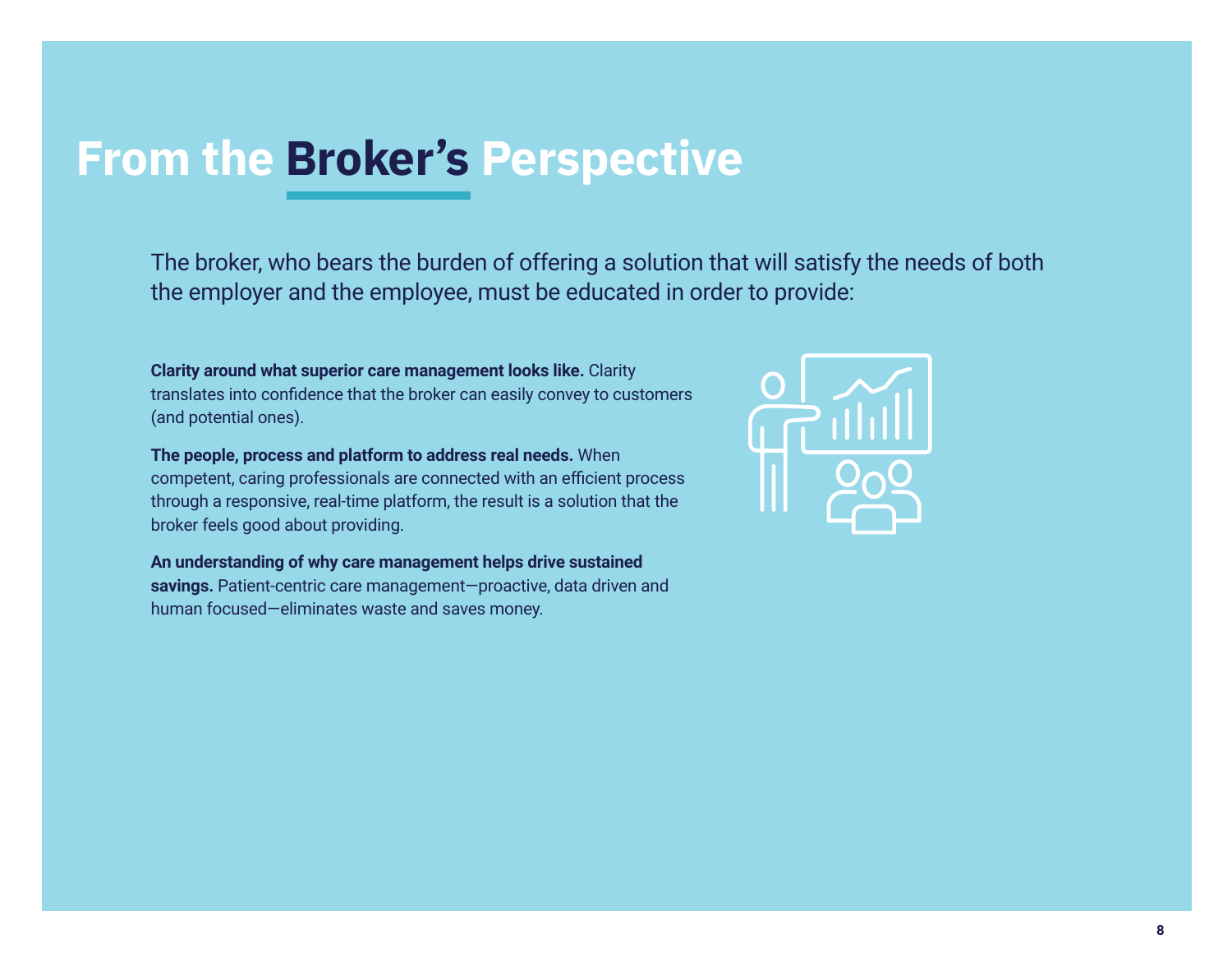## **Experience the Difference**

Superior care management is care management that meets the needs of employers as well as their employees―and that's care management that brokers can sell with confidence. It is data driven and human focused, which means it harnesses nightly data to take care of people while saving employers money.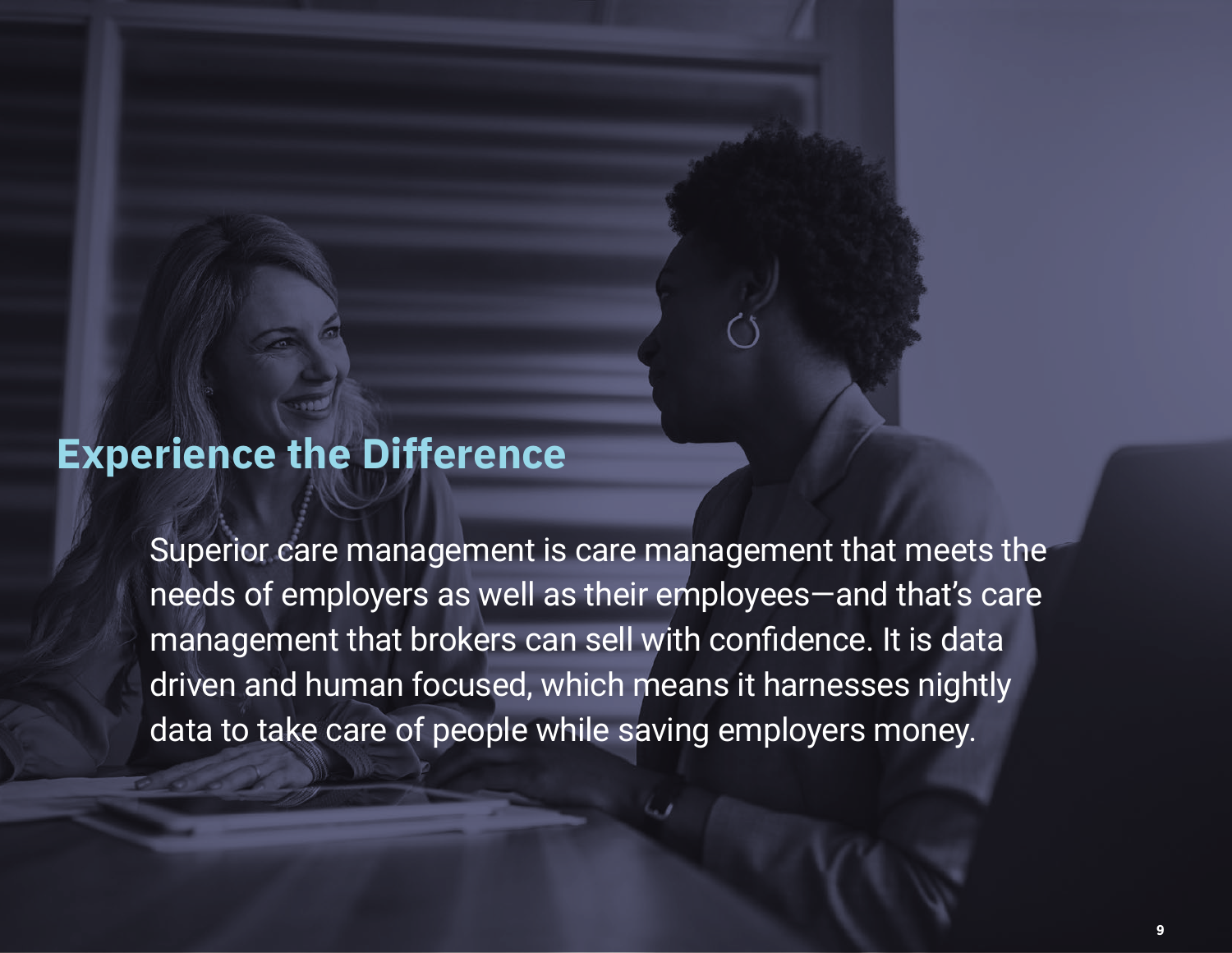## **Superior care management has six characteristics:**



#### **A compassionate, experienced health team**

A patient's health team is not only experienced but also human, committed to providing compassionate care powered by daily data. Patients experience meaningful interaction with their team, which leads to an engaging experience characterized by visits that don't feel rushed, diagnoses and treatment options that are clearly explained, and open communication that leaves them feeling confident about their care decisions.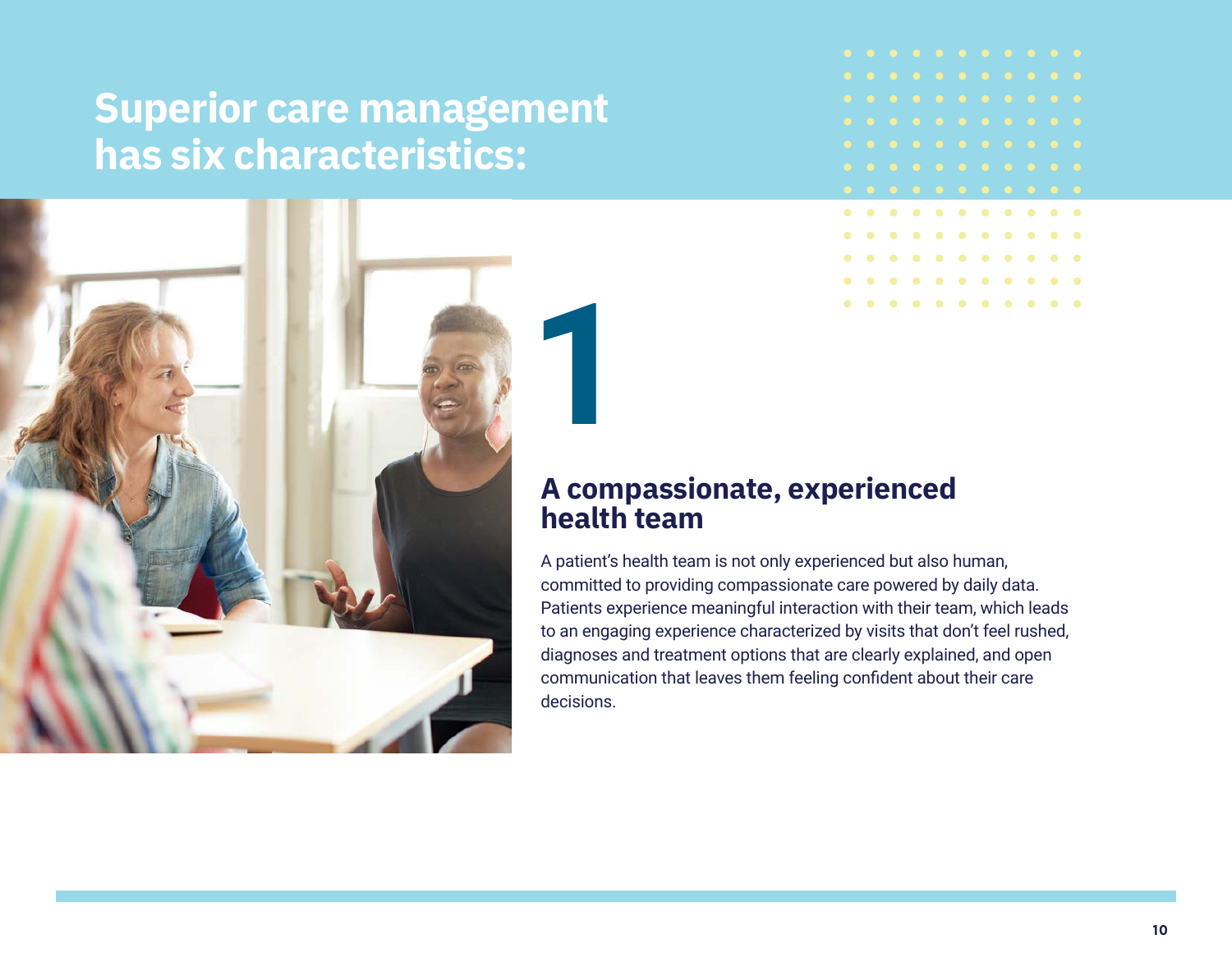

# **2**

#### **Better tools**

When it comes to improving the customer experience and exceeding expectations, the human touch is augmented with the latest proven technological tools. The prevalence of medical intelligence made possible by electronic health records is leading to breakthroughs in all aspects of healthcare, from disease diagnosis to proactive treatment and prevention. The increased ease of sharing this intelligence with all the parties involved in a patient's care benefits the patient, the provider and the payer.

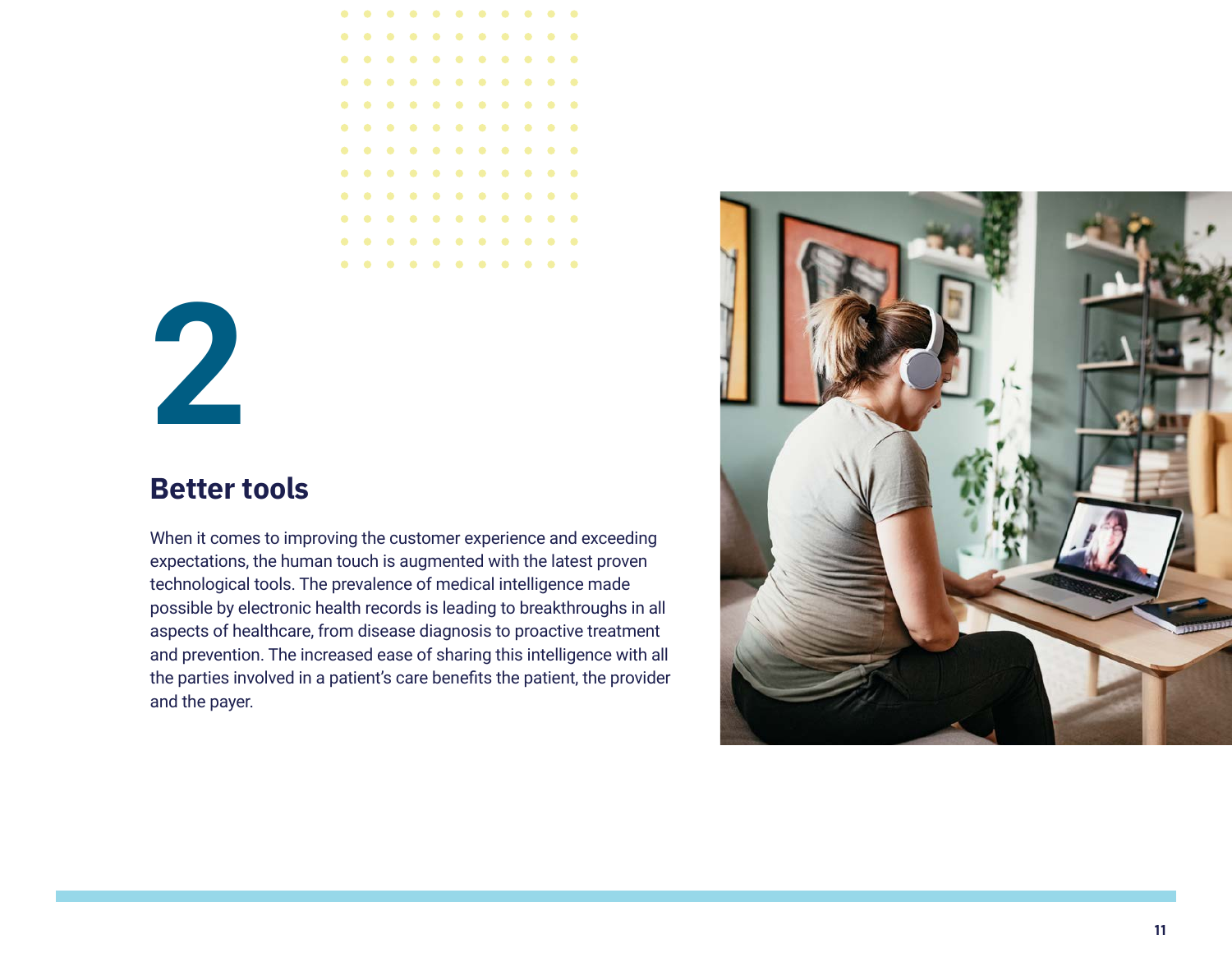![](_page_11_Picture_0.jpeg)

![](_page_11_Picture_1.jpeg)

#### **Complex care management**

Patient needs that are appropriate for complex care management range from giving birth to managing a chronic illness to dealing with behavioral health issues. Members get a personalized care plan developed just for them, along with access to a team equipped with the necessary skills to help them navigate complex conditions. Complex care management provides assistance coordinating care needs;

- assistance with engaging doctors and other specialists;
- a listening ear between doctor visits;
- education and help understanding treatments and medications;
- resources to help caregivers practice self-care, and provide relief from fatigue and stress;
- immediate access to a centralized place to organize and keep digital copies of important papers; medication trackers and dose reminders; and guidance with health benefits, coverage and bills.

A dedicated team of nurses, social workers and care coordinators provides help with cases such as:

- maternity care
- cardiovascular disease
- cancer/neoplasm
- metabolic and endocrine conditions
- respiratory diseases
- gastrointestinal diseases
- neurological diseases
- diseases of the genitourinary system
- infectious diseases
- musculoskeletal diseases
- behavioral diseases
- COVID-19
- any other complex conditions.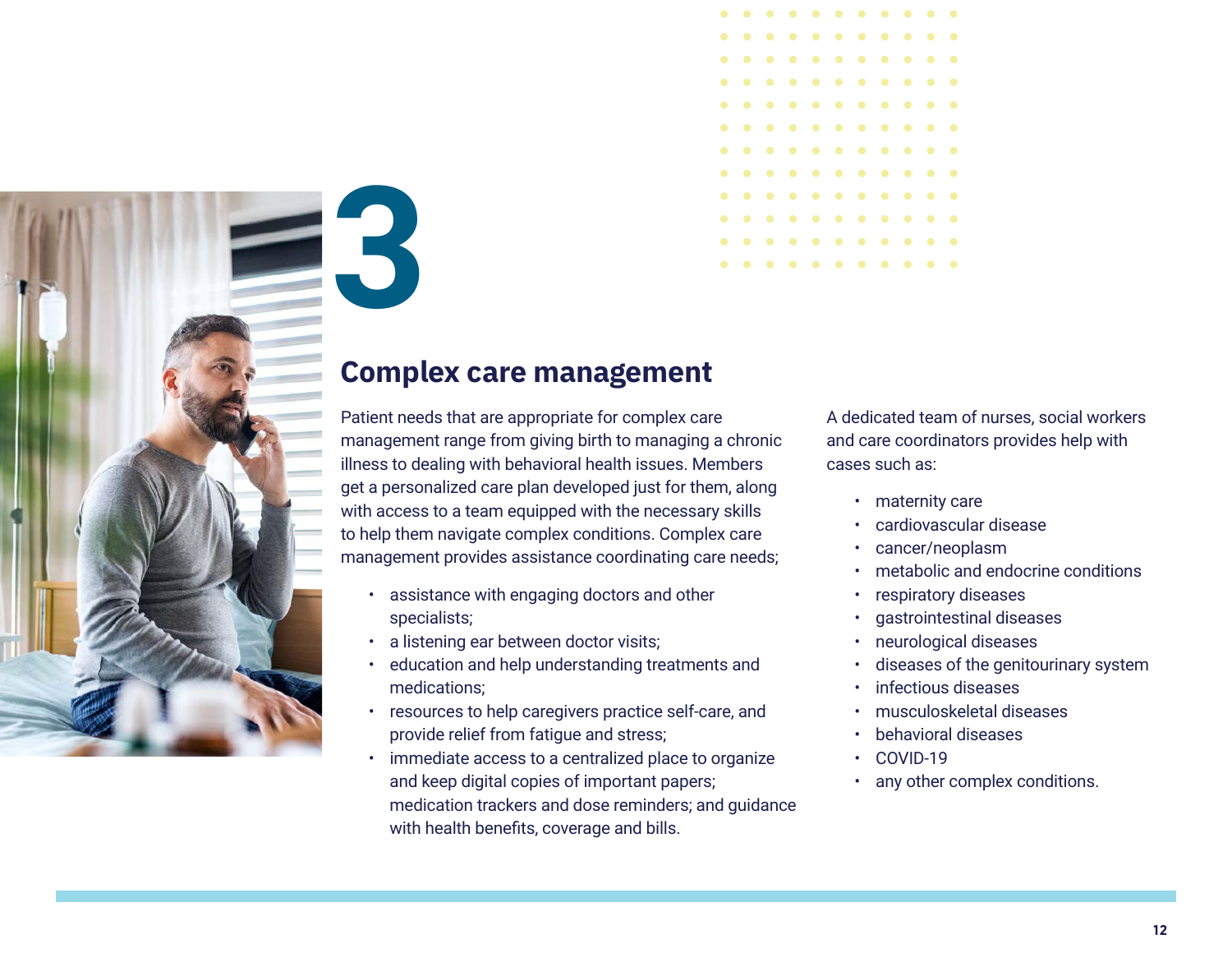# **4**

#### **Concierge care**

Members' care needs are coordinated with their doctors, caregivers and pharmacists in a program designed for direct member engagement. Members can navigate the complexities of healthcare through one dedicated phone number that lets them talk securely and confidentially with a care team member for direct help with various needs.<br>• Find a doctor or specialist.<br>• Discuss a health concern.<br>• Get help with a bill or explanation of benefits.

- 
- 
- 
- Request a medication refill.
- Verify benefits.
- 
- 
- 
- Ask questions about copays and claims. Request a cost estimate for an upcoming procedure. Get assistance with various provider issues. Find a facility that will accept plan-contracted insurance benefits.
- Navigate precertification issues.
- 
- Get support when a facility pushes back on accepting coverage. Coordinate with plan resources to conduct payment at point of service. Request a new or replacement ID card.
- 

![](_page_12_Picture_16.jpeg)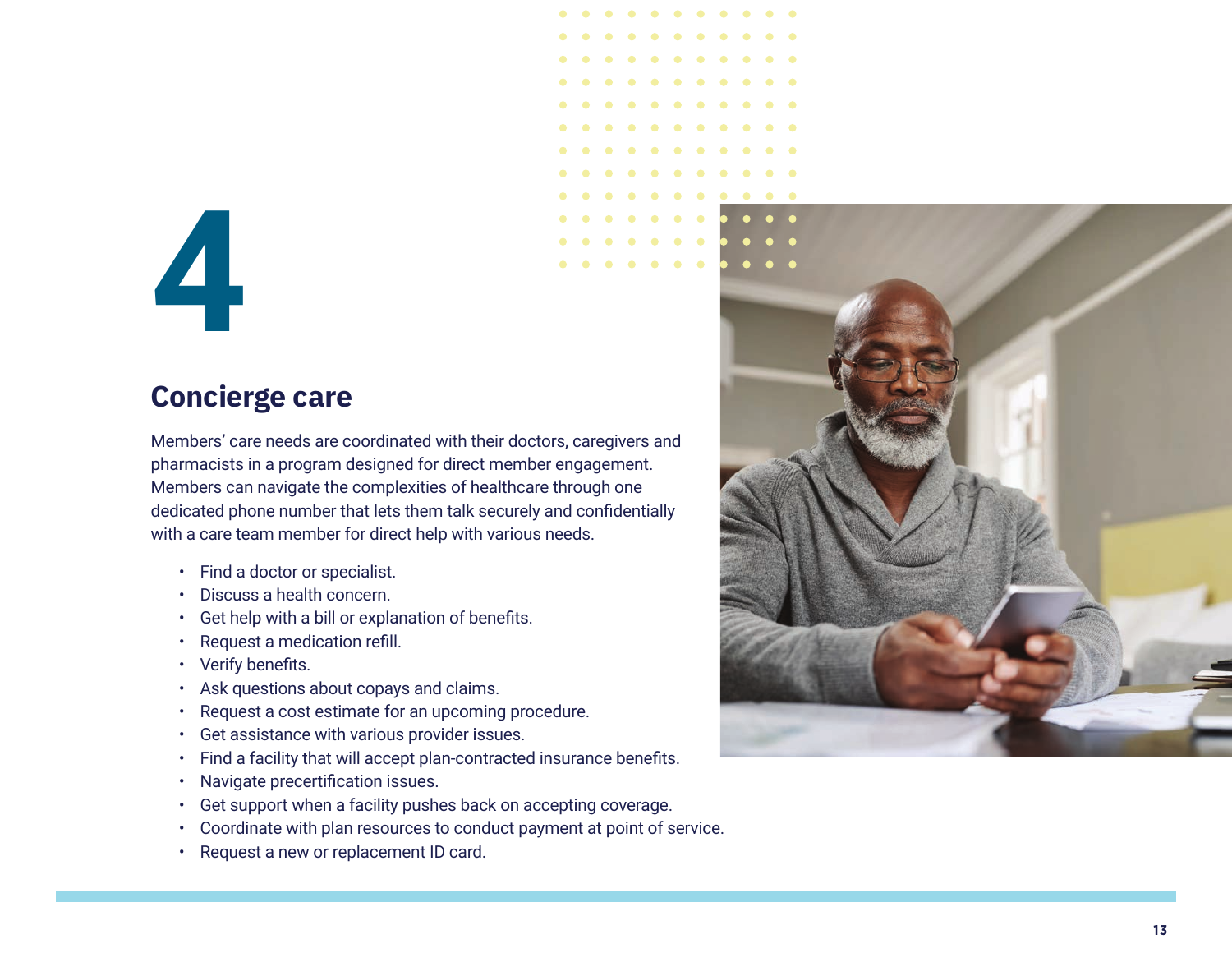![](_page_13_Picture_0.jpeg)

![](_page_13_Picture_1.jpeg)

### **Nightly data**

**5**

The availability of thorough, up-to-date, easy-to-access data is critical to the delivery of better care management and the design of better benefits plans. In self-funding, it allows employers to see where care dollars are going, identify new or emerging health trends within their work population and, most importantly, take action. Data also can be used for predictive plan modeling, allowing employers to go through past and current claims data to analyze risks and forecast future expenses, and to identify any gaps in care or waste in health spending.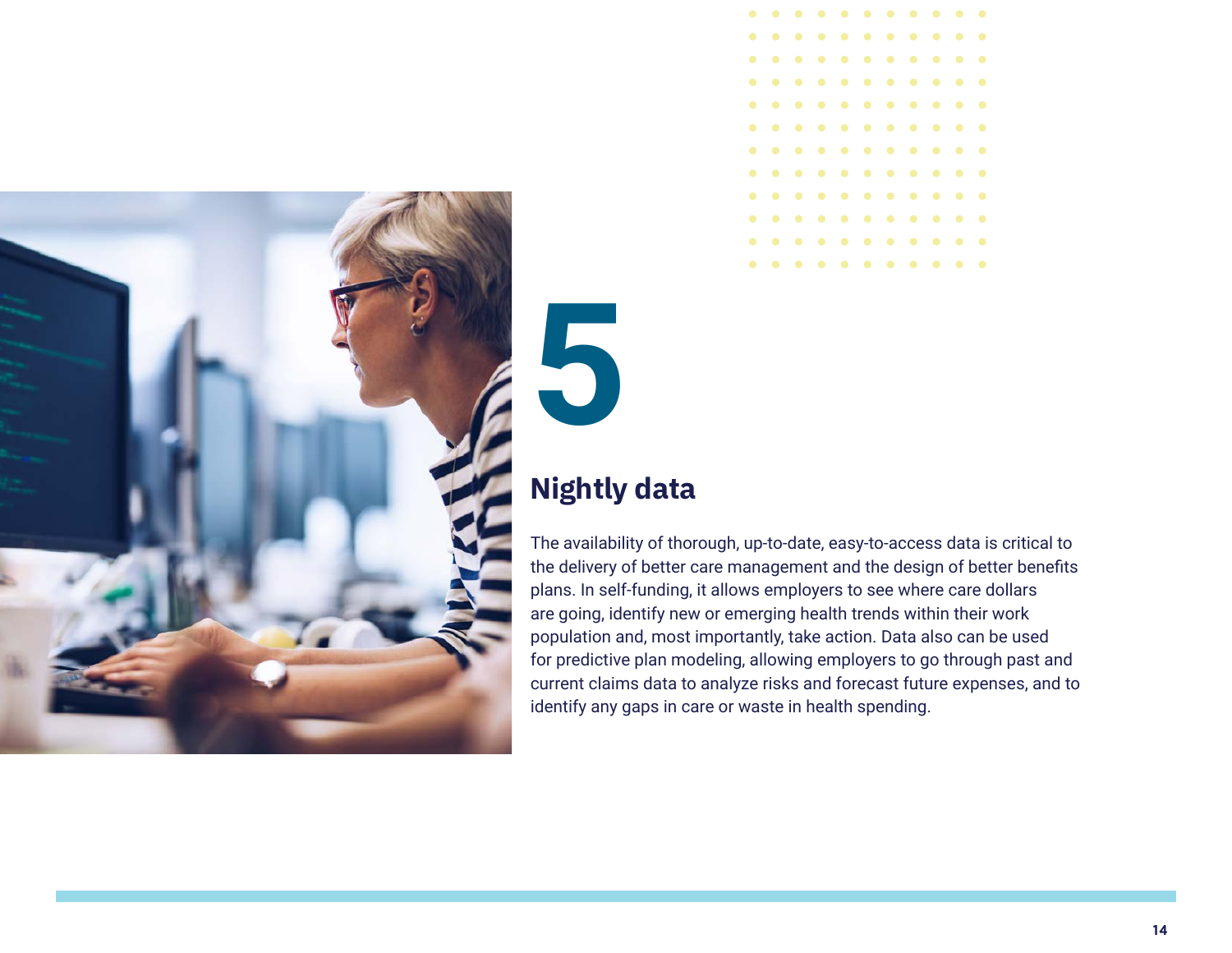### **An integrated solution**

In today's increasingly connected data, virtually every business or healthcare interaction is automatically collected and filed in a database or the cloud. Systems allow the ability to access and use the data in real time. But when the data are not harnessed and used in real time, their value is diminished. Nightly data, well integrated into care management, can help employees navigate chronic illnesses and serious diagnoses― and ensure employers achieve savings. When data feeds come in overnight on a nightly basis, the case manager sees activity almost immediately and can communicate with the patient before he or she moves to the next step of care. **Example 12 Example 12 Consumed to a symple of the membership of the seamled seamlest and seamled and fled in a databor the cloud. Systems allow the ability to access and use the data in time. But when the data are not** 

The patient gets access to care coordination to ensure he or she receives optimal care, as well as help navigating the system. Case managers can identify needed treatments and procedures as they're happening or as they're being planned so they can provide guidance that will make patients feel secure, as well as minimize costs when possible. And the system that makes it all possible is easily integrated into commonly used platforms,

![](_page_14_Picture_4.jpeg)